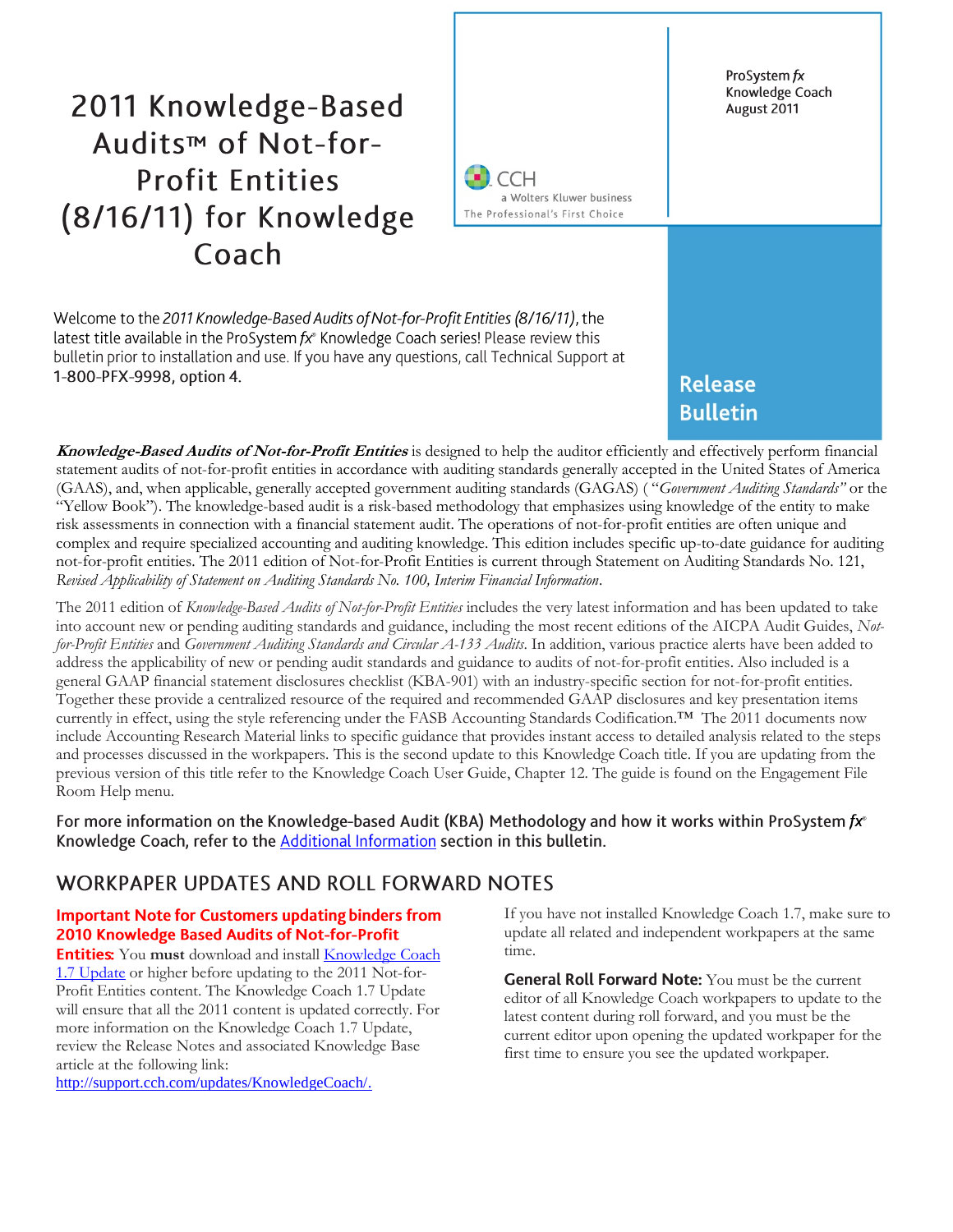**Audit Programs (AUDs):** Updated throughout to remove references to pre-codification FAS statements; reflect changes in standards, where applicable; update or add new practice points addressing clarified standards resulting from the AICPA Auditing Standards Board's *Clarity Project*; and add links to the corresponding guide, **Knowledge-Based Audits™ of Not-for-Profit Organizations with Single Audits**.

- $\bullet$ **AUD-817 Related-Party Transactions, Commitments and Contingencies, Estimates,** and Concentrations - New steps added for related-party transactions and for accounting estimates.
- $\bullet$ **AUD-818 Fair Value Measurements and** Disclosures - New steps added for fair value.
- AUD-901 Subsequent Events New step added for disclosures.
- AUD-902 Going Concern Updated with new procedures and new going concern indicators.
- **NEW AUD-905 Consideration of Omitted**  $\bullet$ Procedures after the Report Date - Designed to help the auditor document the procedures used when, after the report date, the auditor determines additional procedures needed to be completed, determine the appropriate course of action, and document the auditor's conclusion.

Practice Aids (AIDs): Updated throughout to remove references to pre-codification FAS statements; reflect changes in standards, where applicable; update or add new practice points addressing clarified standards resulting from the AICPA Auditing Standards Board's *Clarity Project*; and add links to the corresponding guide, **Knowledge-Based Audits™ of Not-for-Profit Organizations with Single Audits**.

- $\bullet$ AID-301 Preliminary Analytical Procedures: **Fluctuation and Ratio Analysis** - New industry specific ratios added.
- NEW AID-703 Control Testwork Template -Designed to assist in performing tests of the operating effectiveness of internal controls.
- **NEW AID-704 Summary Control Testing Plan**  $\bullet$ – Designed to aid in the documentation of the auditor's plan for testing the effectiveness of internal controls.

Knowledge-Based Audit Documents (KBAs): Updated throughout to remove references to pre-codification FAS statements; reflect changes in standards, where applicable; update or add new practice points addressing clarified standards resulting from the AICPA Auditing Standards Board's *Clarity Project*; and add links to the corresponding guide, **Knowledge-Based Audits™ of Not-for-Profit Organizations with Single Audits**.

- KBA-103 Significant Matters Review of significant accounting estimates has been moved to a separate workpaper.
	- $\circ$  **Roll Forward Note:** If you are updating from the 2009 *Knowledge-Based Audits TM of Not-for-Profit Entities*, note that the Significant Matters table in KBA-103 *Significant Matters* has been separated into two tables to more clearly document significant findings or issues in accordance with Statement on Auditing Standard No. 103 (AU 339) *Audit Documentation*. As a result of this change, information originally entered into the 2009 Significant Matters table in previous versions will not be included on update.
- $\bullet$ **KBA-104 Evaluating and Communicating Internal Control Deficiencies** 
	- $\circ$  **Roll Forward Note:** If you are updating from the *2009 Knowledge-Based Audits TM of Not-for-Profit Entities*, note that there is not a separate table for "other matters" in KBA-104 *Evaluation and Communication of Internal Control Deficiencies*. Content in the description column of the other matters table from previous versions will be moved to the Significant Matters table in KBA-103 on update. Other answers from the 2009 Other Matters table will not be included on update.
- $\bullet$ **NEW KBA-106 Review of Significant Estimates** is a new foundation workpaper that has been designed to aid auditors in performing and documenting the review of significant estimates. Once your binder is rolled-forward or updated, you will need to insert this workpaper into your binder.
	- o **Roll Forward Note:** The Review of Significant Estimates table has moved from KBA-103 *Significant Matters* to the new workpaper KBA-106 *Review of Significant Estimates*.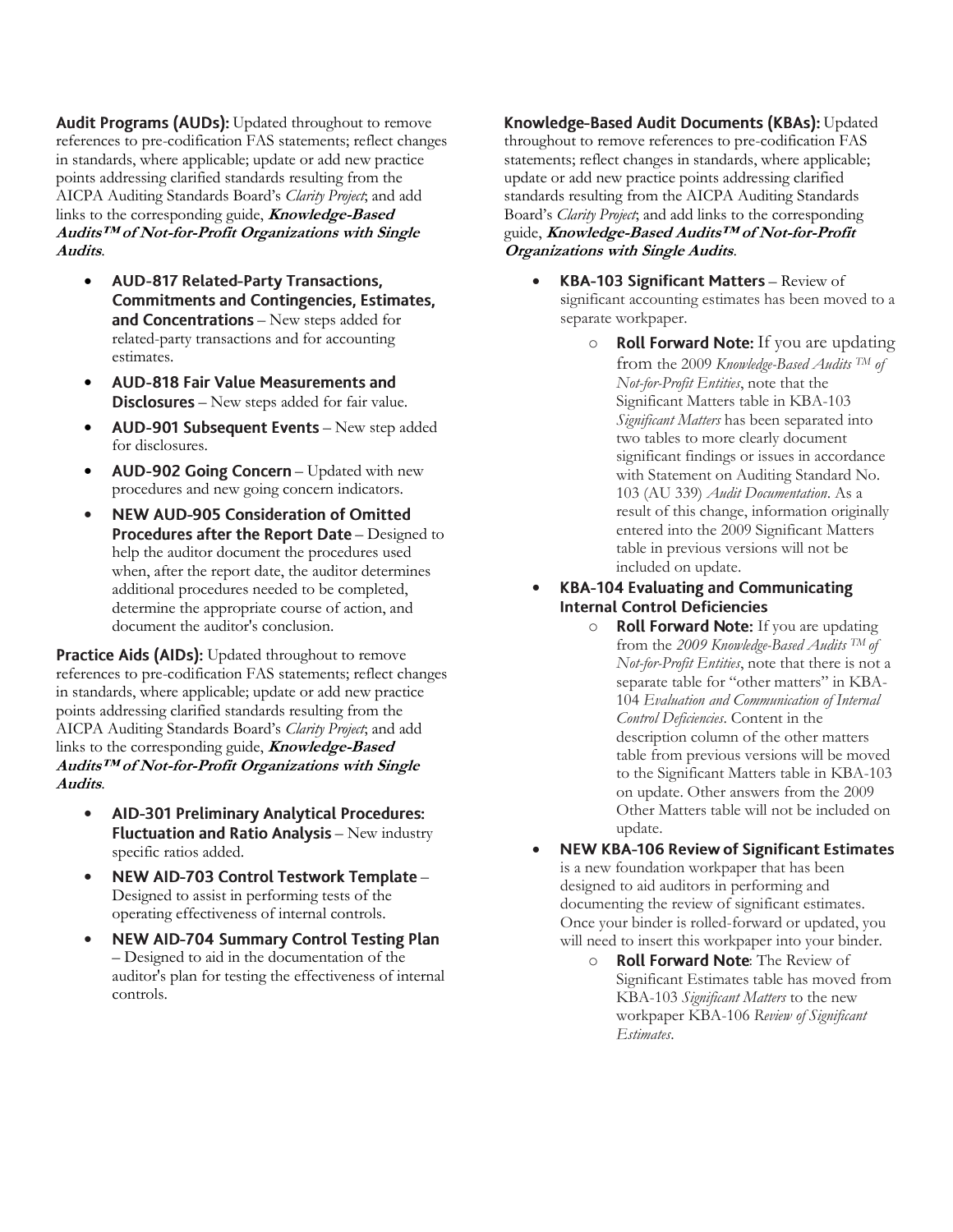Content in the Review of Significant Estimates table will move from previous versions to the new table in KBA-106. To ensure data updates correctly, insert KBA-106 *Review of Significant Estimates* into your updated binder after roll forward.

- $\bullet$ **KBA-202 Engagement Continuance** Form/KBA-201 Engagement Acceptance and Continuance Form have been combined to create new KBA-201 Client/Engagement Acceptance and Continuance Form.
	- $\circ$  **Roll Forward Note:** If you are updating from the *2009 Knowledge-Based Audits TM of Not-for-Profit Entities*, note that KBA-202 *Engagement Continuance Form* was replaced by KBA-201 *Engagement Acceptance and Continuance Form* in the 2009 version*.* Any risks and findings added to the KBA-202 *Engagement Continuance Form* of the 2009 Knowledge-Based Audits of Not-for-Profit Entities title will be included in the findings table of the KBA-201 *Engagement Acceptance and Continuance Form of 2011 Knowledge-Based Audits of Not-for-Profit Entities*. Other added data will no longer be available.
		- **IMPORTANT NOTE:** To ensure data updates correctly, insert the 2009 version of KBA-201 *Engagement Acceptance Form* is in your 2009 binder **BEFORE** you update to *2011 Knowledge-Based Audits*TM *of Not-for-Profit Entities.* If you perform the update through the Update all Knowledge Coach Workpapers menu option and you want to keep this workpaper for reference, ensure you create a back-up of the binder or a copy of the workpaper before you update.
- $\bullet$ KBA-302 Understanding the Entity and Its **Environment** – Updated with additional factors for auditor consideration.
- $\bullet$ **KBA-400 Understanding Internal Controls: Scoping and Mapping** – Includes updated instructions and tables and a new control test column.
- $\bullet$ **KBA 402 Understanding General Controls for** Information Technology - Includes updated instructions and tables and a new control test column.
- $\bullet$ **KBA-403 Understanding Activity-Level Controls: Revenue, Accounts Receivable, and** Cash Receipts through KBA-409 Understanding **Activity-Level Controls: Financial Reporting** and Closing Process - New column added to document testing of operating effectiveness of controls.
	- o Roll Forward Note: Since no data will be kept in excel workpapers when replaced with latest content, you may want to set the roll forward properties to "Include in roll forward" for this workpaper and manually add the new column so that your previous work is kept on roll forward.
- $\bullet$ **KBA-410 Understanding Controls Maintained** by a Service Organization - Updated to reflect the change in auditing standards related to reporting on controls at a service organization (from SAS-70 to SSAE-16).
- KBA-502 Summary of Risk Assessments New column added to document controls selected for operating effectiveness testing; updated instructions.
- $\bullet$ **KBA-901 Financial Statement Disclosures Checklist** – The disclosures checklist assists the auditor in ensuring that the client has properly reported, presented and disclosed its financial statement activity in accordance with GAAP. The checklist follows the FASB Accounting Standards Codification format and is current through March 31, 2011. An industry specific section for not-forprofit entities has been included and is designed to supplement the presentation and disclosure requirements in the General U.S. GAAP Financial Statement Disclosures Checklist. This supplement serves as a means to document consideration of the specialized presentation and disclosure requirements for not-for-profit entities.
	- $\circ$  **IMPORTANT NOTE:** If you are updating from the 2009 *Knowledge-Based Audits TM of Not-for-Profit Entities or* 2010 *Knowledge-Based Audits TM of Not-for-Profit Entities*, note that the formatting of the Disclosure checklist has changed. In the 2011 version, the check list starts as a standard non-public commercial entity checklist and the Not-For-Profit specific information is included at the end of the document. Because of this format change, not all of you answers will be updated or roll forward. Please verify your answers are still correct after updating or rolling forward.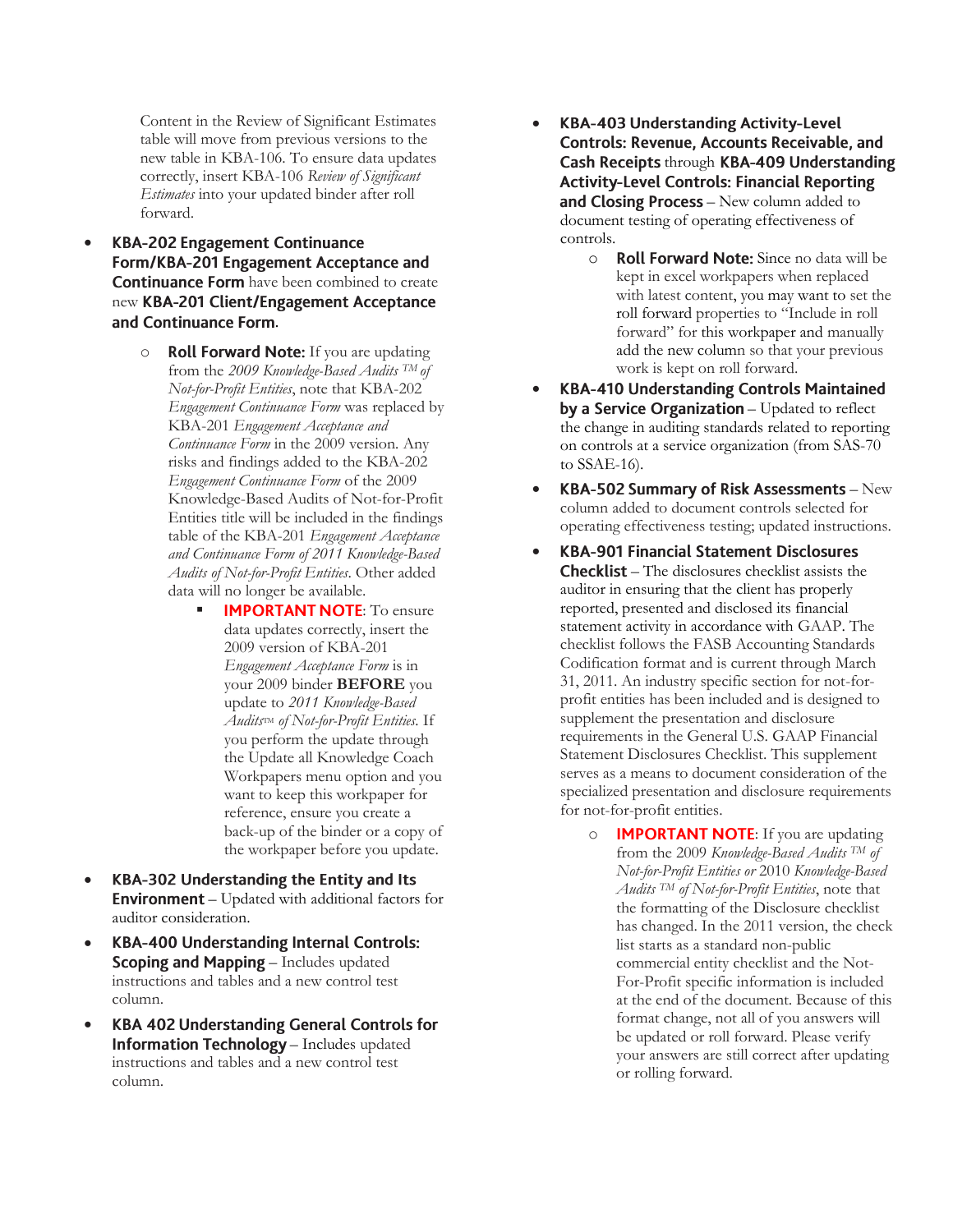#### **Correspondence Documents (CORs): Updated**

throughout to remove references to pre-codification FAS statements; reflect changes in standards, where applicable; update or add new practice points addressing clarified standards resulting from the AICPA Auditing Standards Board's *Clarity Project*; and add links to the corresponding guide, **Knowledge-Based Audits™ of Not-for-Profit Organizations with Single Audits**.

- COR-204 Audit Engagement Letter Updated "material weakness" language added as well as optional language for early implementers of SAS-119.
- **NEW COR-211 Communication with**  $\bullet$ **Predecessor Auditor prior to** Client/Engagement Acceptance - Sample letter from auditor to predecessor requesting information regarding management's integrity, prior to making the client acceptance decision.
- $\bullet$ **NEW COR-212 Request from Client to Predecessor Auditor to Release Information to** Successor Auditor-Sample letter from client to predecessor asking them to release information and respond to successor auditor inquiries.

Auditor's Reports (RPTs): Updated throughout to remove references to pre-codification FAS statements; reflect changes in standards, where applicable; update or add new practice points addressing clarified standards resulting from the AICPA Auditing Standards Board's *Clarity Project*; and add links to the corresponding guide, **Knowledge-Based Audits™ of Not-for-Profit Organizations with Single Audits**.

 $\bullet$ RPT-903 Unqualified Opinion with Report on **Information Accompanying Audited Financial Statements: Consolidating Information** Subjected to Audit Procedures - Revised supplemental paragraph for consolidating information.

**Resource Documents (RESs):** Updated where applicable to reflect changes in standards and update or add new practice points addressing clarified standards resulting from the AICPA Auditing Standards Board's *Clarity Project*.

- RES-001 KBA Methodology Overview -Updated to reflect organizational and instructional changes.
- $\bullet$ RES-003 Index of Audit Programs, Forms, and Other Practice Aids - Updated to reflect organizational changes.
- $\bullet$ NEW RES-010 2011 Not-for-Profit Entities Title Overview for Knowledge Coach Users has been added as a reference document for the workpaper update information, along with list of related workpapers for the title.
- $\bullet$ **NEW RES-QCA Meeting Quality Control** Standards Using KBA Audit Tools has been added as a reference document.

## **Additional Information on Knowledge Coach and the KBA Methodology**

#### **KBA Methodology**

The Knowledge-Based Audit (KBA) Methodology allows the results of one set of procedures to become the input for the next. The key components of the KBA Methodology include:

- An **Overview** that guides auditors through the new methodology.
- Customizable **Audit Programs** that take auditors through related steps and procedures.
- **Practice Aids** to help auditors complete steps or processes outlined in the Knowledge-Based Audit documents and Audit Programs.
- Auditor's Reports that provide a variety of sample auditor's opinions on audited financial statements.
- **Correspondence** documents that provide sample letters to be used in many other common situations.
- Knowledge-Based Audit documents, integral to the risk assessment and overall audit processes, which contain steps and procedures required by GAAS and GAGAS.

Risk Assessment Standards- The practice aids and tools in the **2011 Edition of Knowledge-Based™ Audits of Notfor-Profit Entities** are designed around the AICPA's risk assessment standards to assist auditors of not-for-profit entities by:

- Facilitating compliance with GAAS and GAGAS.
- Encouraging more effective audits through tailored audit programs and comprehensive practice aids.
- Helping auditors to focus on and respond to identified audit risks.
- Enhancing audit documentation.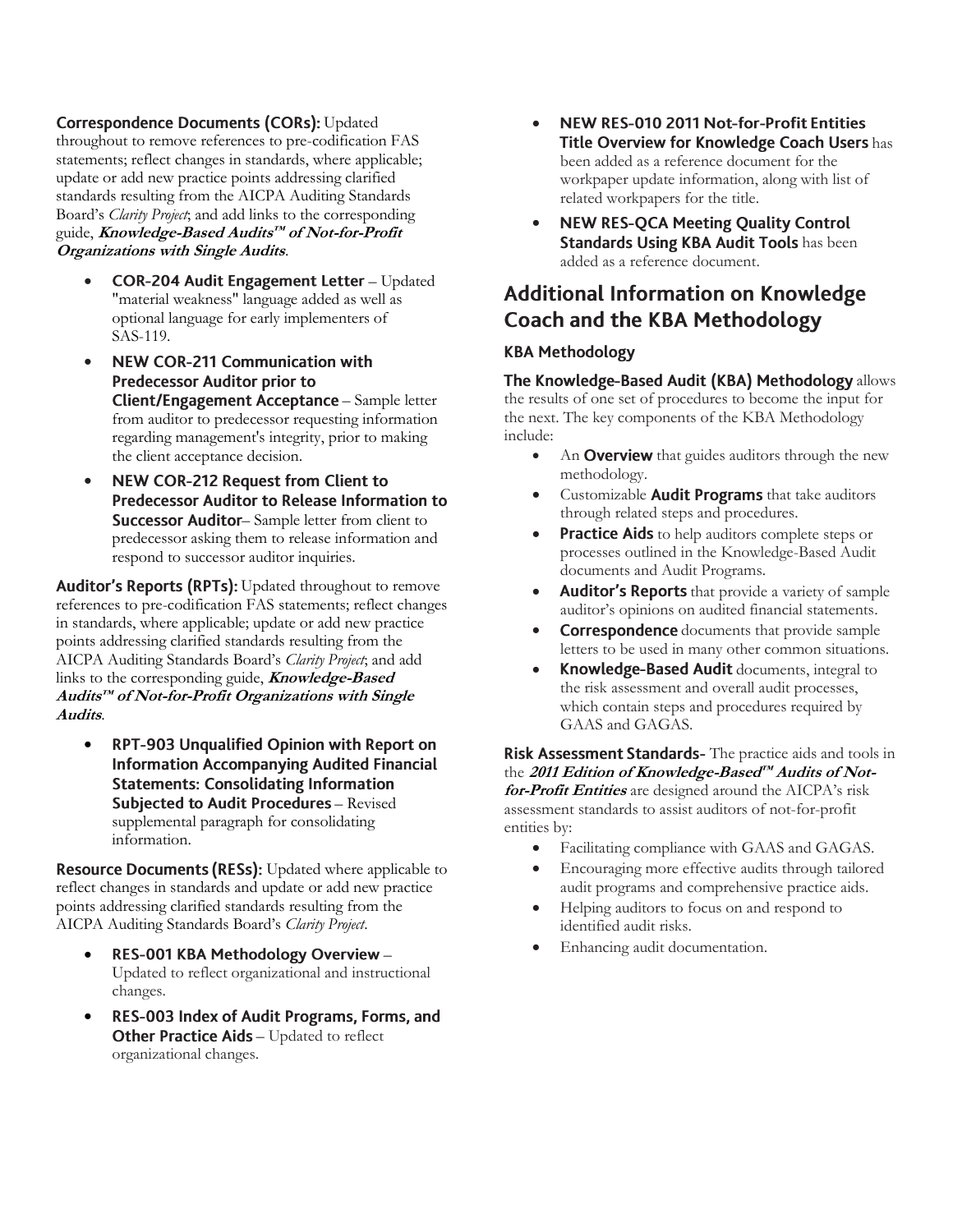## ProSystem fx® Knowledge Coach

ProSystem fx® Knowledge Coach functionality allows auditors to use the Knowledge-Based-Audit methodology more efficiently by eliminating the need for duplicate entry of the same information, tailoring audit documentation to each particular engagement, and documenting the link between risks identified and procedures performed. AUD-100 Tailoring Question Workpaper is a document in Knowledge Coach that presents engagement-level questions designed to aid in tailoring the engagement documentation to fit each client. Completing the questions helps the auditor avoid duplication and unnecessary workpapers.

Before you begin your audit, please review the guidance in AUD-101 Overall Audit Program. This workpaper is intended to be your road map through a Knowledge-Based Audit methodology. You should start your audit with **AUD-**100 Tailoring Question Workpaper and AUD-101 **Overall Audit Program.** 

**Risks** can be captured via the Risk Summary task pane from any Knowledge Coach workpaper by the current editor of KBA-502 Summary of Risk Assessments. This allows the user to continuously assess risks during the engagement. Several workpapers prompt the consideration of the presence of risks, but the Risk Summary task pane must be used to document those risks. All documented risks flow to the Risk Summary. To ensure risks show in findings tables, make sure to check the "workpaper identified in" field of the Risk pane.

**Information Flow** helps cut down on the time spent duplicating information across forms. In addition, the flow of consistent information ensures that information and updates to information are not missed between workpapers. Drilldown functionality helps the user navigate quickly to the source of the information, aiding in the review of the audit file.

**Diagnostics** help you keep track of unresolved issues like unanswered questions, incomplete risks, program steps not linked to risks or relevant assertions, missing workpaper, and more. Diagnostics now show when a form table has not been answered (i.e. tables in KBA-101 Overall Audit Strategy that are added by the tailoring questions in **AUD-100** Tailoring Question Workpaper).

Links to Accounting Research Manager (ARM)-If you subscribe to an ARM library that includes audit content, you can link directly to source material from Resources within Knowledge Coach documents. These links have been updated to reference to the standards under the FASB Accounting Standards Codification<sup>™</sup>. Also, if you subscribe to the *Knowledge-Based Audit of Not-for-Profit Entities Guide* on ARM, you can take advantage of brand new links to the audit guide material from within the Knowledge Coach documents.

Interpretive Guidance is integrated into each Knowledge Coach template through the Tips view of each new task pane. Informational features include Practice Points, Examples, Optional Workpapers, and Resources to help auditors work more effectively and efficiently. We have also added the ability to navigate from Resources within a document or the tip pane directly to CCH's Accounting Research Manager and industry audit guides by simply clicking on the Reference.

#### **Important Notes**

- **Note:** If you are updating from the *2010 Knowledge-Based Audits* ™ *of Not-for-Profit Entities*, you must install Knowledge Coach 1.7 Update or higher to ensure that your content updates correctly.
- Make sure to save changes to workpapers before closing the workpaper or the binder to ensure data is correctly updated.
- If your Current Editor Knowledge Coach MS Word workpapers become read-only or crashes, please do the following: o Keep the binder with the affected workpapers open.
	- Contact Customer Service at 1-800-PFX-9998, option 4 to obtain a repair utility.
- Knowledge Coach cannot be used within the Shared File Room (SFR) feature of Engagement. However, Knowledge Coach workpapers can be shared across team members through check in, check out, workpaper assignment, synching to the central file room and through peer-to-peer synch in the same way that other Engagement workpapers are shared.

#### **System Requirements**

- This title MUST be used with ProSystem *fx* Engagement version 6.5 and higher. If you are upgrading from ProSystem *fx*  Engagement 6.0, 6.1 or 6.1.2, please contact Technical Support at 1-800-PFX-9998, option 4 for detailed instructions.
- A minimum of 2GB of RAM is required for optimal performance when opening and navigating through ProSystem *fx*  Knowledge Coach documents.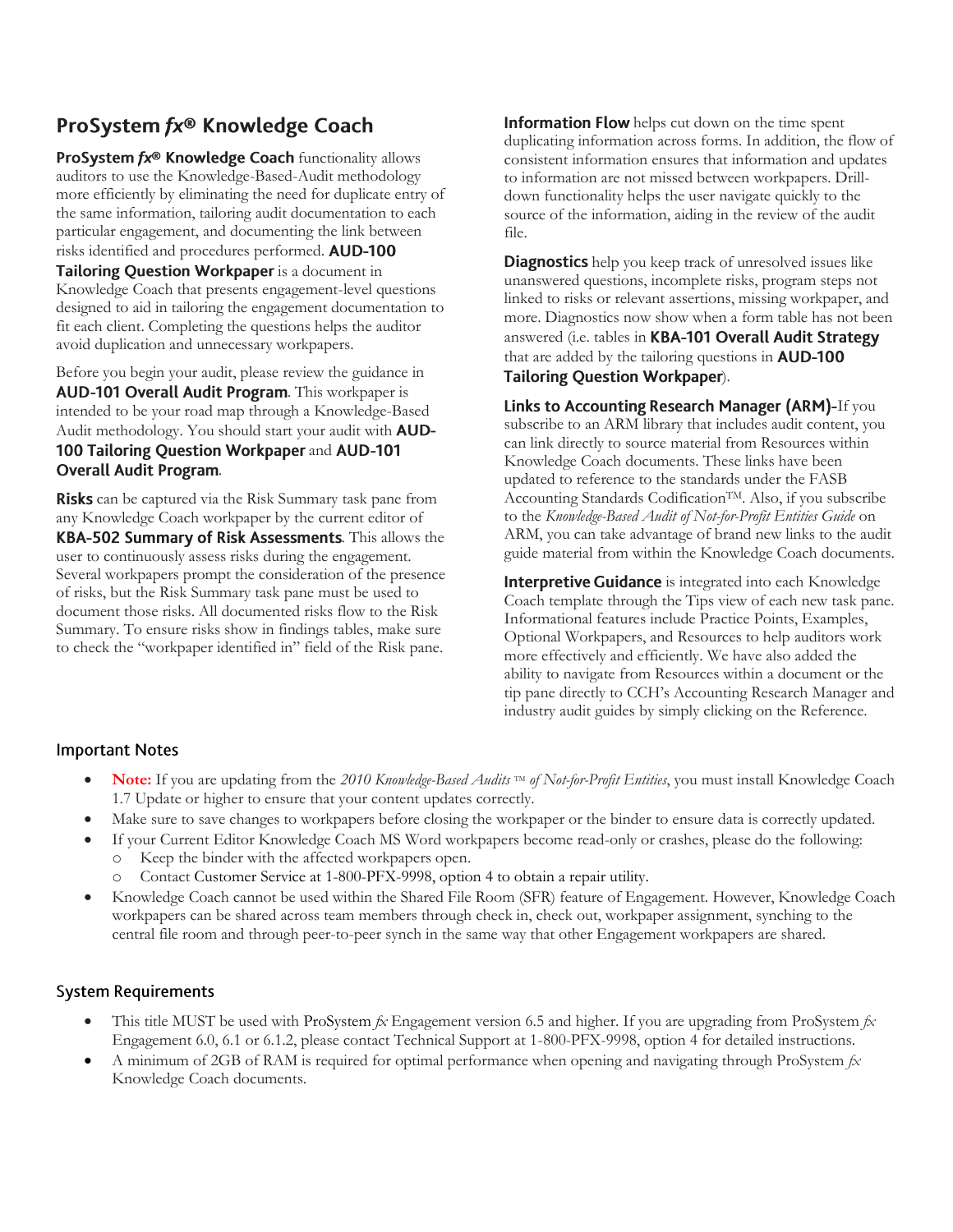#### **Download Instructions**

Download the 2011 *Knowledge-Based Audits*<sup>TM</sup> of Not-for-Profit Entities from the **ProSystem** *fx* Knowledge Coach Updates section of the ProSystem *fx* Engagement Support Web site at the following URL: **http://support.cch.com/updates/KnowledgeCoach**, then select the **Knowledge Coach Series** and **Download file** link next to the **2011 Knowledge-Based Audits of Not-for-Profit.** On some occasions the content package file (.KCP) has downloaded with the extension changed to .ZIP. If this occurs, please change the extension of the downloaded file to KCP using all capital letters.

**Important**: ProSystem *fx* Engagement version 6.5 or higher must be installed on the computer in order to install this Knowledge Coach title. Additional requirements include Microsoft Office 2007, Microsoft Office 2003 Primary Interop Assemblies (PIA) and Visual Studios 2005 Tools for Office Second Edition Runtime (VSTOR).

The following 2011 Knowledge-Based Audits of Not-for-Profit Entities (8/16/11).KCP download is a proprietary file that must be installed from within Engagement. Save this KCP file to a location on your local drive, extract it, and follow the Installation Instructions included in the Release Bulletin.

#### **Installation Instructions**

Once you have downloaded your Knowledge Coach title, you will need to add it to the list of titles within ProSystem *fx* Engagement. The only additional system requirement is approximately 75MB of disk space to store your Knowledge Coach program content files. Please refer to the ProSystem *fx* Engagement with Knowledge Coach Release Notes for any other system requirements.

After downloading the *2011 Knowledge-Based Audits of Not-for-Profit Entities,* do the following:

1. Launch the ProSystem *fx* Engagement Workpaper Management application so that the Local File Room is displayed. Select **Tools > Knowledge Coach Titles**.

The Knowledge Coach Titles window will be displayed.

- 2. Choose **Add Title**.
- 3. Browse to the title package file (\*.KCP) that you previously downloaded and extracted from the ProSystem *fx* Knowledge Coach Support Web site.
- 4. Choose **Open**.

The system will display a progress indicator while the title package is added. You will receive a message that the title has been successfully installed once the process is complete.

Once the title is added, you must release it, so that other staff members in your firm can use it. You may also wish to "unrelease" previous versions of the title.

To unrelease a title:

- 1. Select a previous version of the KBA Not-for-Profit Entities title.
- 2. Choose **Unrelease Title**. The date will be removed from the *Date released* column and staff that do not have the staff group property right to insert unreleased titles will not be able to insert the unreleased titles into a binder.

**Note:** You can determine this access in the **ProSystem fx Engagement Admin** module by selecting a staff group and choosing **File > Properties > Content** "Insert Knowledge Coach workpapers from unreleased titles" option.

To release a title:

- 1. Select one of the Knowledge Coach titles in the list that has been added but is not yet released.
- 2. Choose **Release Title**. The current date and time will be displayed in the *Date released* column, and the status will change to "Released."

**Note:** You must add and assign a Knowledge Coach module as well as the Knowledge Tools title license in the ProSystem *fx* Engagement Administrator before using the workpapers.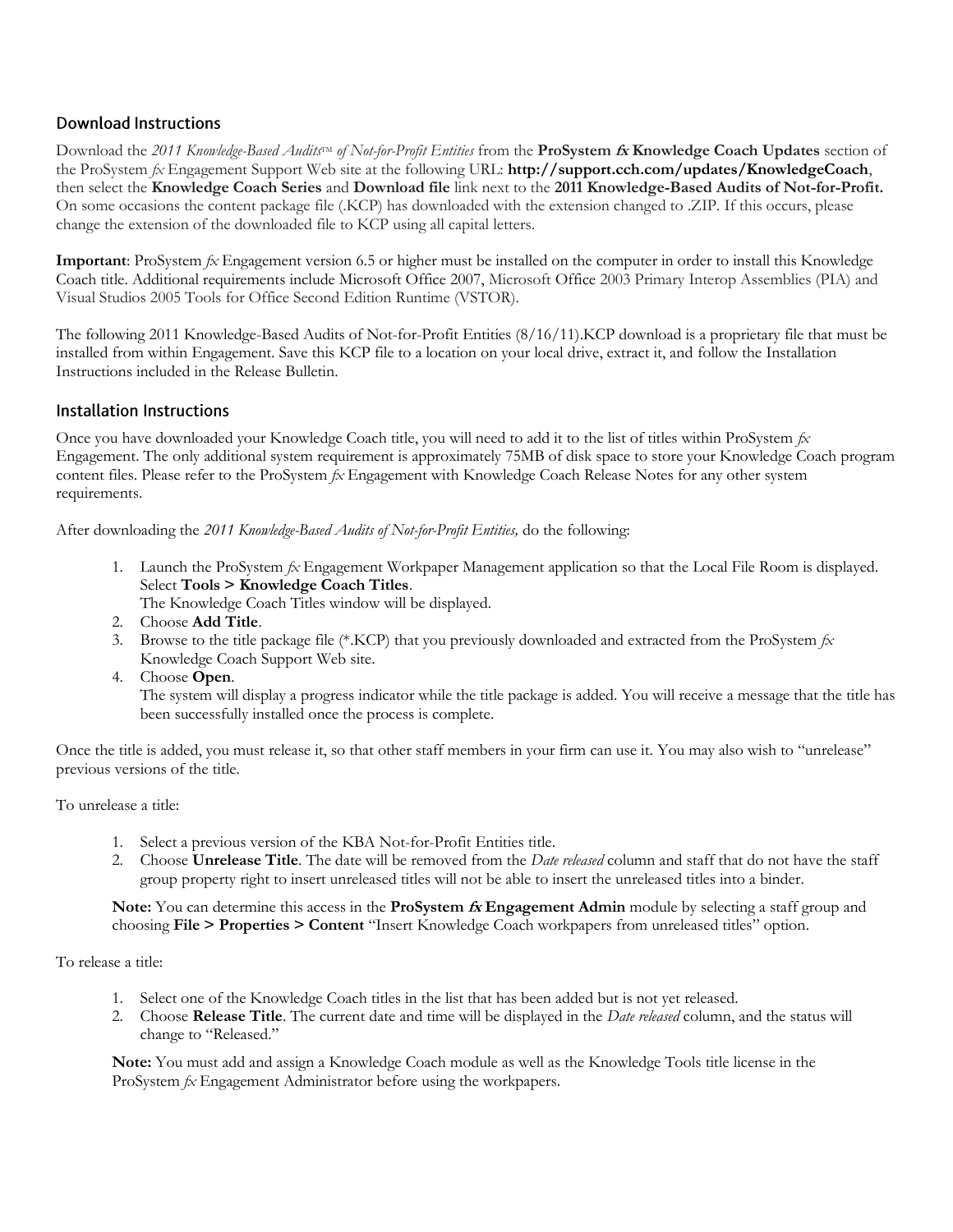**Important:** Once the *2011 Knowledge-Based Audits of Not-for-Profit Entities* title has been added and released, it will be automatically deployed to other staff members when they login to the "Office" location, or when they synchronize a binder that contains Knowledge Coach workpapers from this title.

#### **Online Permission Key**

Permission key files may be downloaded from our Web site at **http://tax.cchgroup.com** or when adding or updating the new licenses within ProSystem *fx* Engagement with Knowledge Coach version 6.5 and higher. After updating the license file in the ProSystem *fx* Engagement Admin module, licenses need to be assigned to the staff who will use 2011 *Knowledge-Based Audits*<sup>TM</sup> of Not*for-Profit Entities*.

If you have not already established a Single Sign-on (SSO) account with Customer Service, we urge you to do so at this time.

Permission keys are no longer generally distributed via floppy diskette. You can choose to continue receiving the diskette by going to **http://tax.cchgroup.com/pfxsupport**, clicking the Firm Administration link, and making the appropriate selection (SSO access is required), or by contacting Customer Service at 1-800-PFX-9998, option 4.

#### **Accounting Research Manager**

CCH's Accounting Research Manager is the most comprehensive, up-to-date and objective online database of financial reporting literature. It includes all authoritative and proposed accounting, auditing, and SEC literature, plus independent, expert-written interpretive guidance.

Our Weekly Summary email newsletter highlights the key developments of the week, giving you assurance that you have the most current information. It provides links to new FASB, AICPA, SEC, EITF, and IASB authoritative and proposal-stage literature, plus guidance from financial reporting experts.

Our team of content experts updates the system on a daily basis, so you can stay as current as possible. What's more, our experts attend critical standard-setting meetings and summarize the results for you, which means you'll learn of newly released literature and deliberations of current financial reporting projects as soon as they occur! Plus, you'll benefit from their easy-to-understand technical translations. Our expert's interpretations clearly lay out what the rules mean from your perspective.

Newly available is the Knowledge-Based Not-for-Profit Entities, an audit guide that helps you comply with the AICPA's risk assessment standards and has incorporated the Knowledge-Based Audit methodology. The primary objective of the guide is to provide practitioners with an effective approach for conducting audits of not-for-profit entities. This publication supplements and complements the KBA documents that are available in Knowledge Coach.

With Accounting Research Manager, you maximize the efficiency of your research time, while enhancing your results. Learn more about our content, our experts, and how you can request your free trial by visiting **http://www.accountingresearchmanager.com**. You can also access the Accounting Research Manager Web site by selecting the item in ProSystem *fx* Engagement from the Guidance tab on the Shortcuts bar in the Binder window.

#### Links to Accounting Research Manager (ARM)

As indicated above, subscribers to an Accounting Research Manager library that includes source content can link directly to source material from references within Knowledge Coach workpapers. These links have been updated to reference the new Codification released by the FASB and available on ARM. The Codification on ARM is fully integrated with U.S. and international accounting standards, other non-authoritative materials and industry leading interpretive guidance.